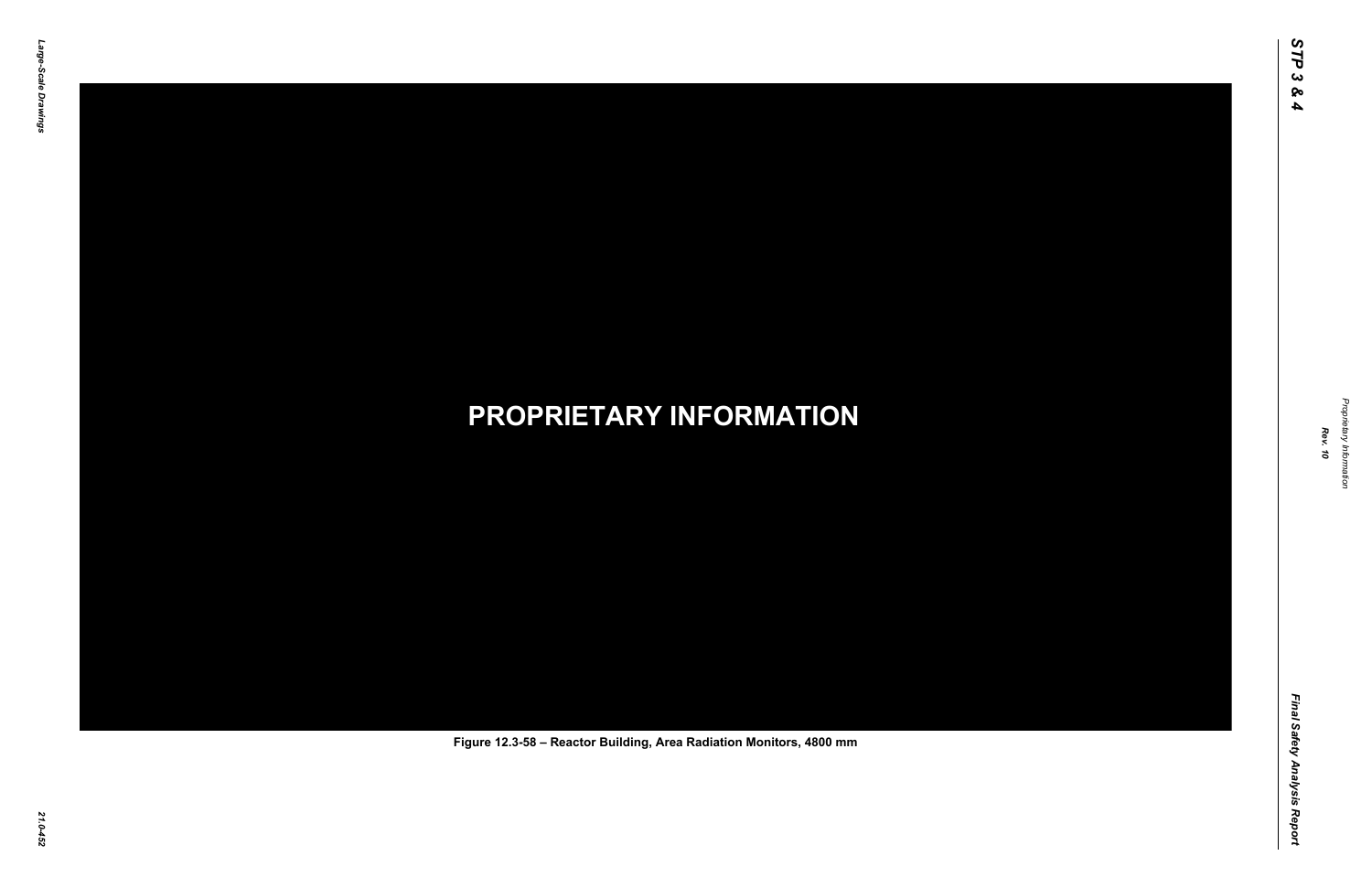Final Safety Analysis Report *Final Safety Analysis Report*



Proprietary Information *Proprietary Information*

#### *21.0-453* **PROPRIETARY INFORMATION Figure 12.3-60 – Reactor Building, Area Radiation Monitors, 23500 mm**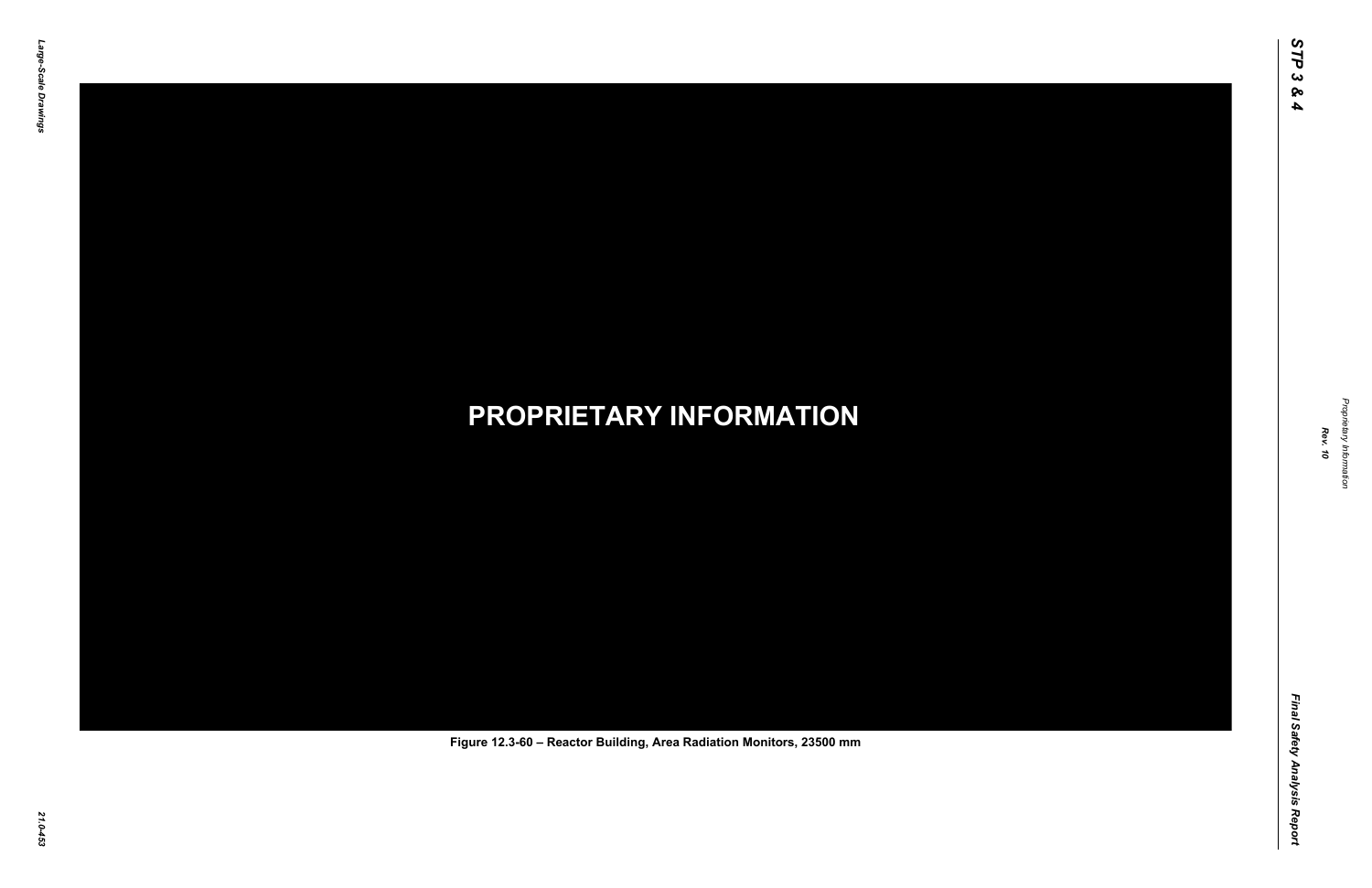Final Safety Analysis Report *Final Safety Analysis Report*



Proprietary Information *Proprietary Information*

#### *21.0-454* **PROPRIETARY INFORMATION Figure 12.3-62 – Reactor Building, Area Radiation Monitors, 31700 mm**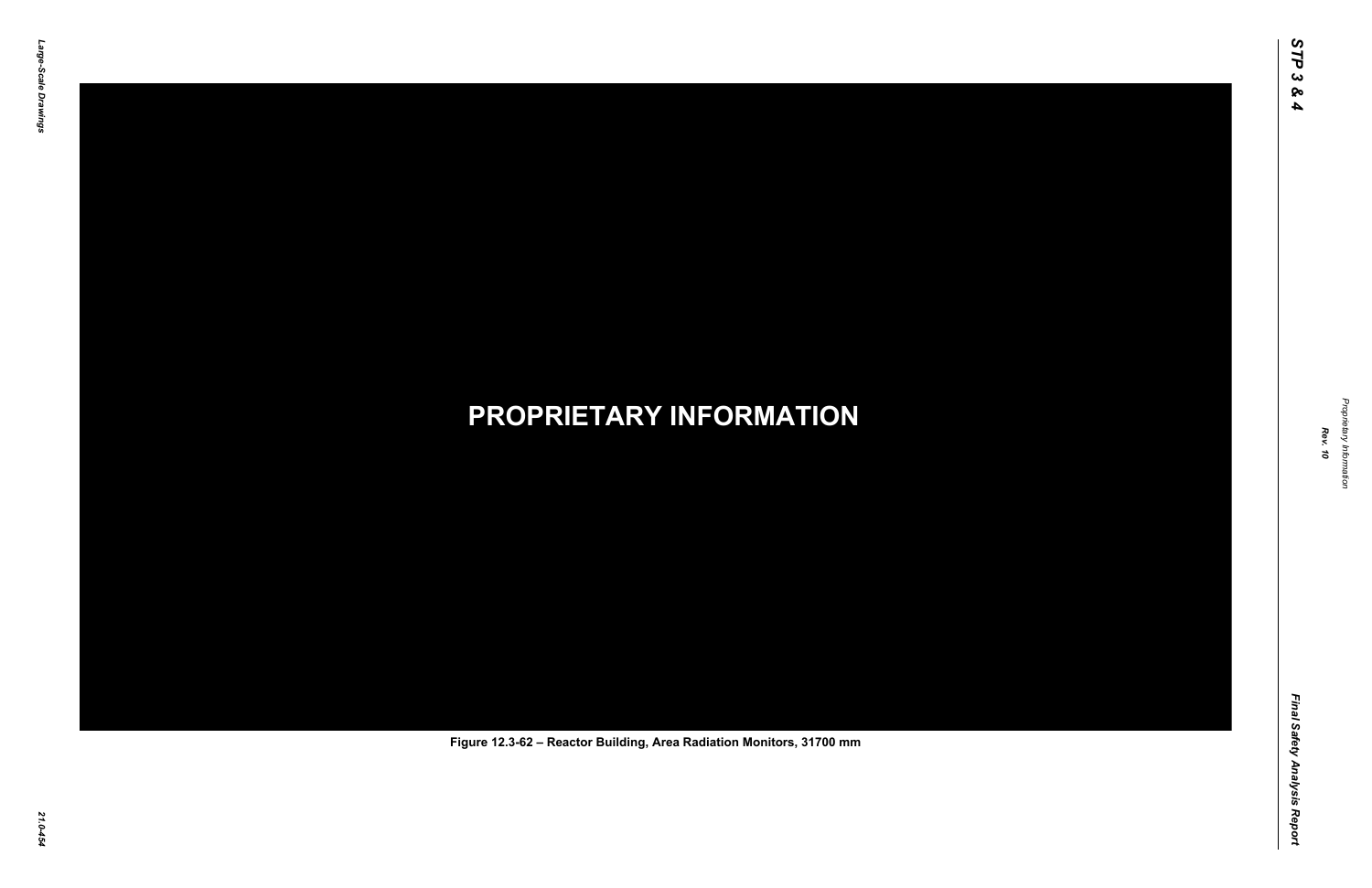Final Safety Analysis Report *Final Safety Analysis Report*



Proprietary Information *Proprietary Information*

#### *21.0-455* **PROPRIETARY INFORMATION Figure 12.3-66 – Radwaste Building, Area Radiation Monitors at Elevation 5300 mm**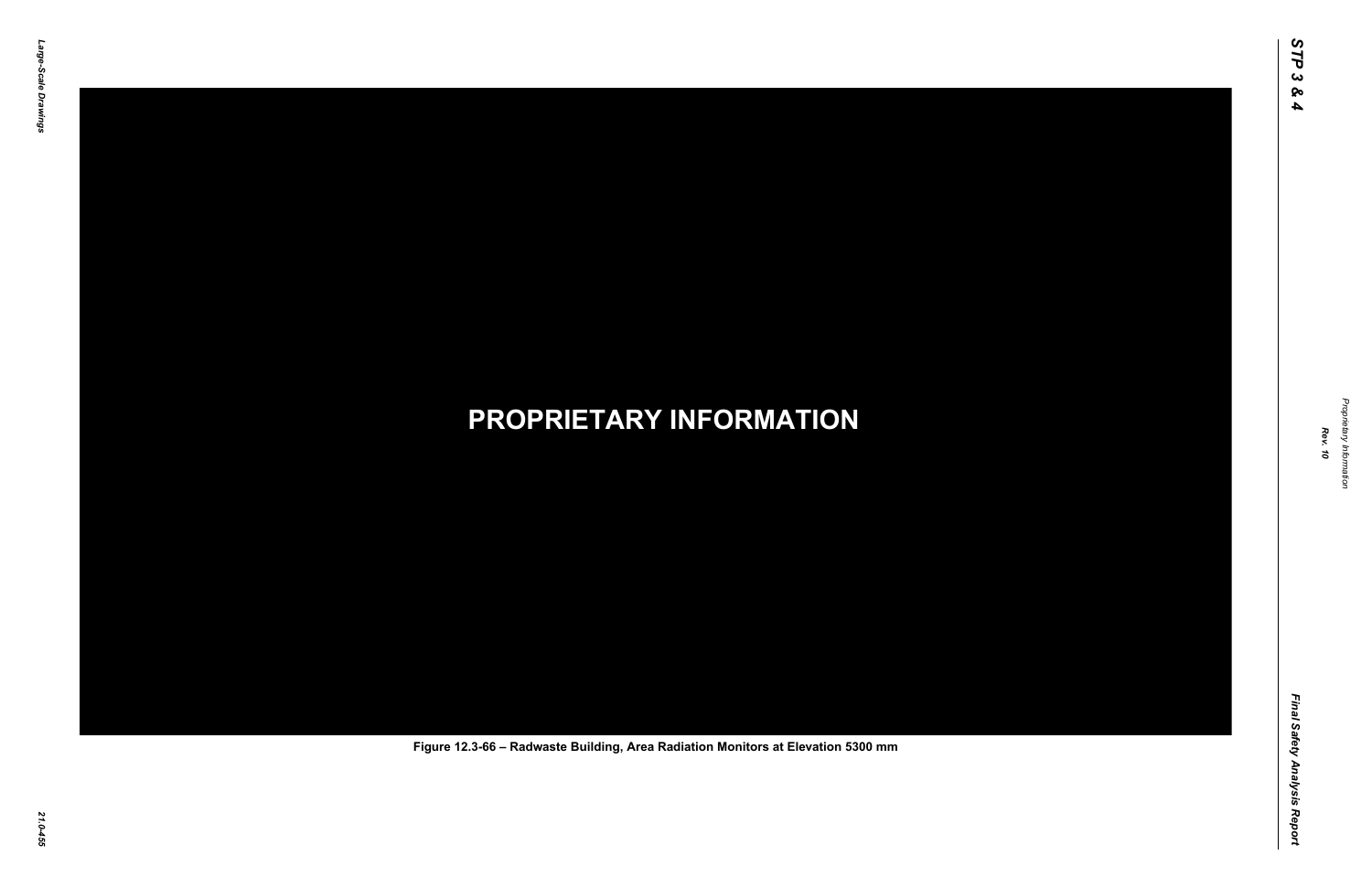Final Safety Analysis Report *Final Safety Analysis Report*



Proprietary Information *Proprietary Information*

#### *21.0-456* **PROPRIETARY INFORMATION Figure 12.3-67 – Radwaste Building, Area Radiation Monitors at Elevation 12300 mm**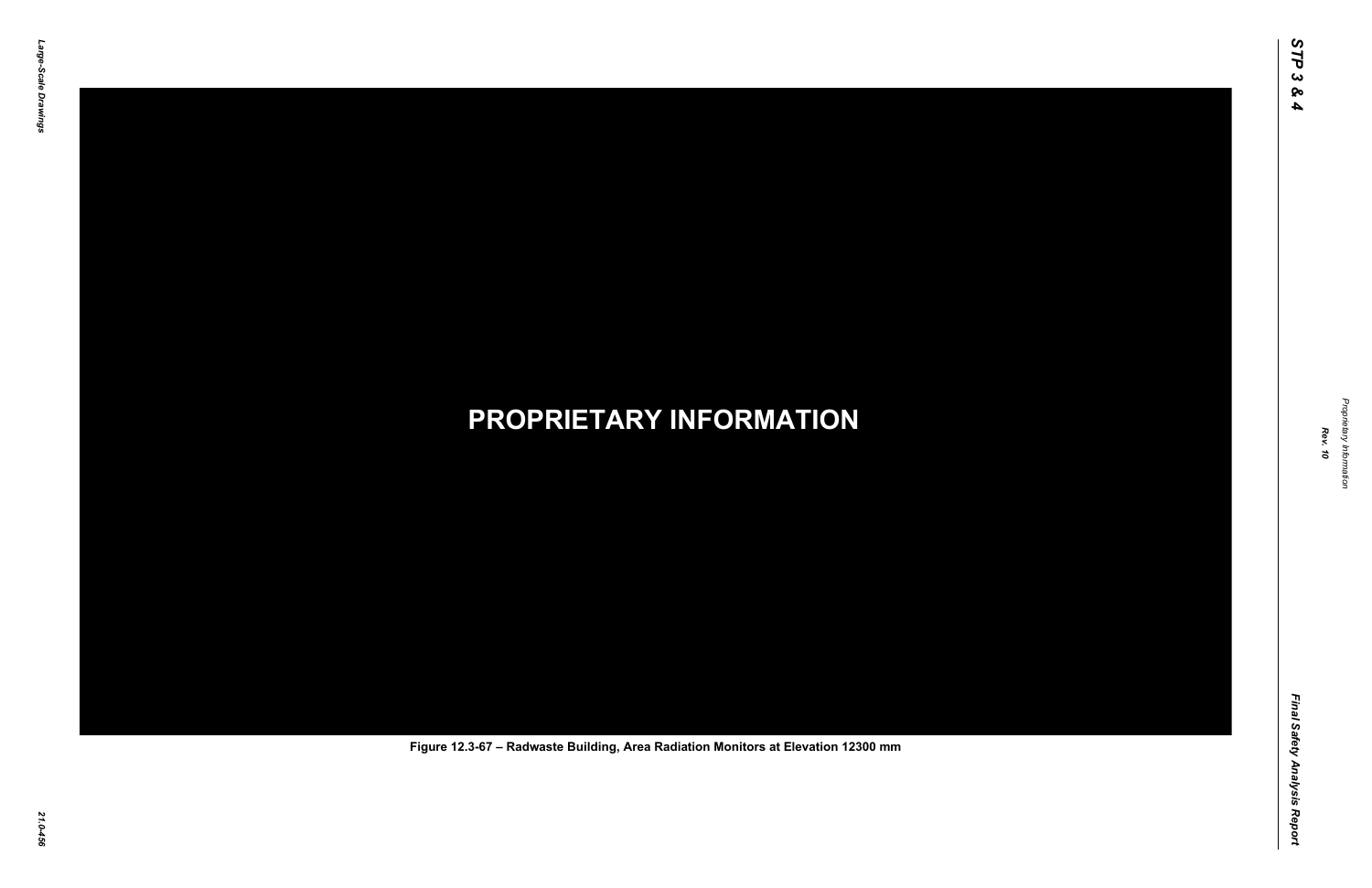Final Safety Analysis Report *Final Safety Analysis Report*



Proprietary Information *Proprietary Information*

# *21.0-457* **PROPRIETARY INFORMATION Figure 12.3-68 – Turbine Building B1F Floor Level, Area Radiation Monitors, Elevation 2300 mm**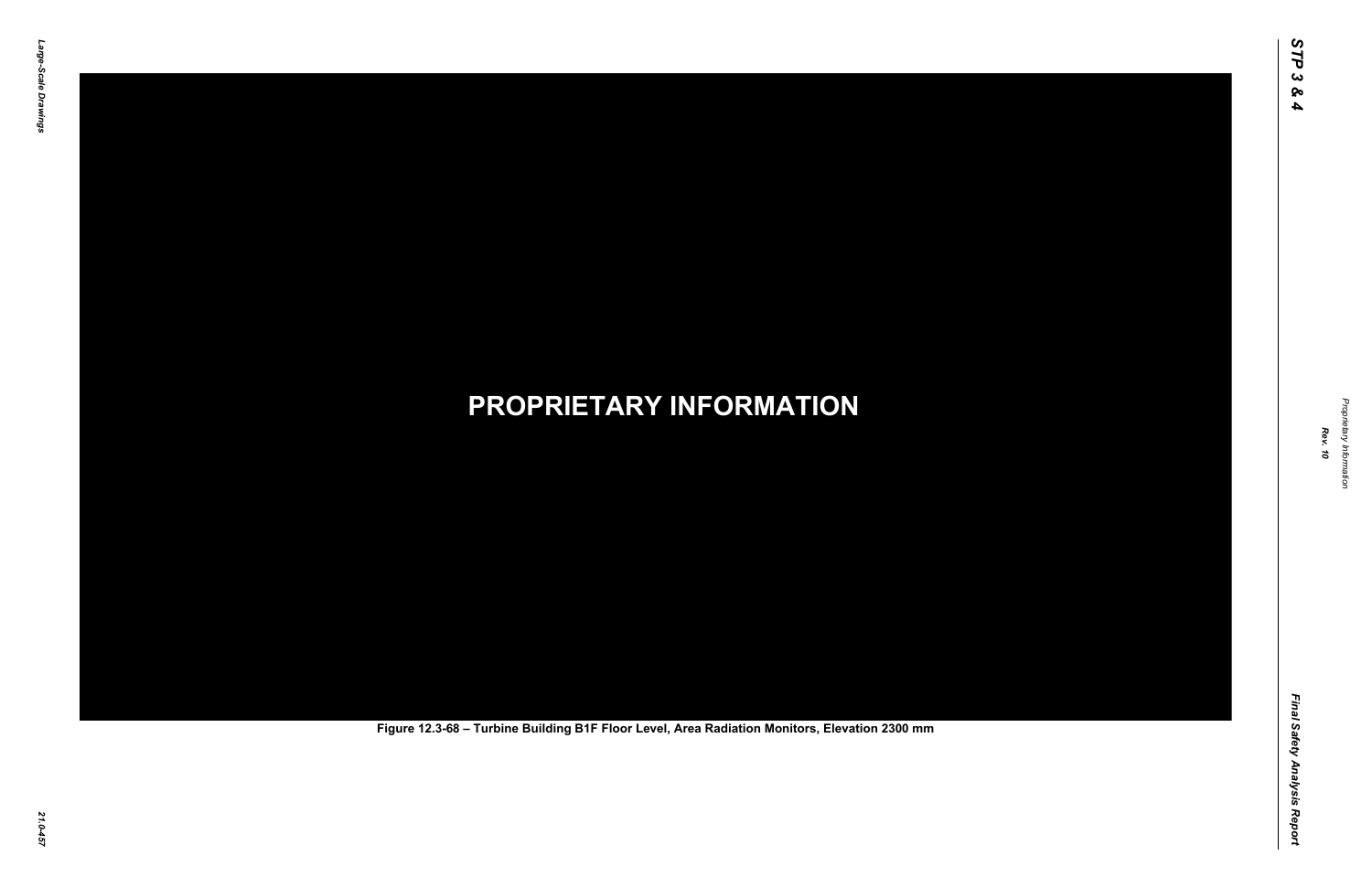Final Safety Analysis Report *Final Safety Analysis Report*



Proprietary Information *Proprietary Information*

# *21.0-458* **PROPRIETARY INFORMATION Figure 12.3-69 – Turbine Building MB1F Floor Level, Area Radiation Monitors, Elevation 6300 mm**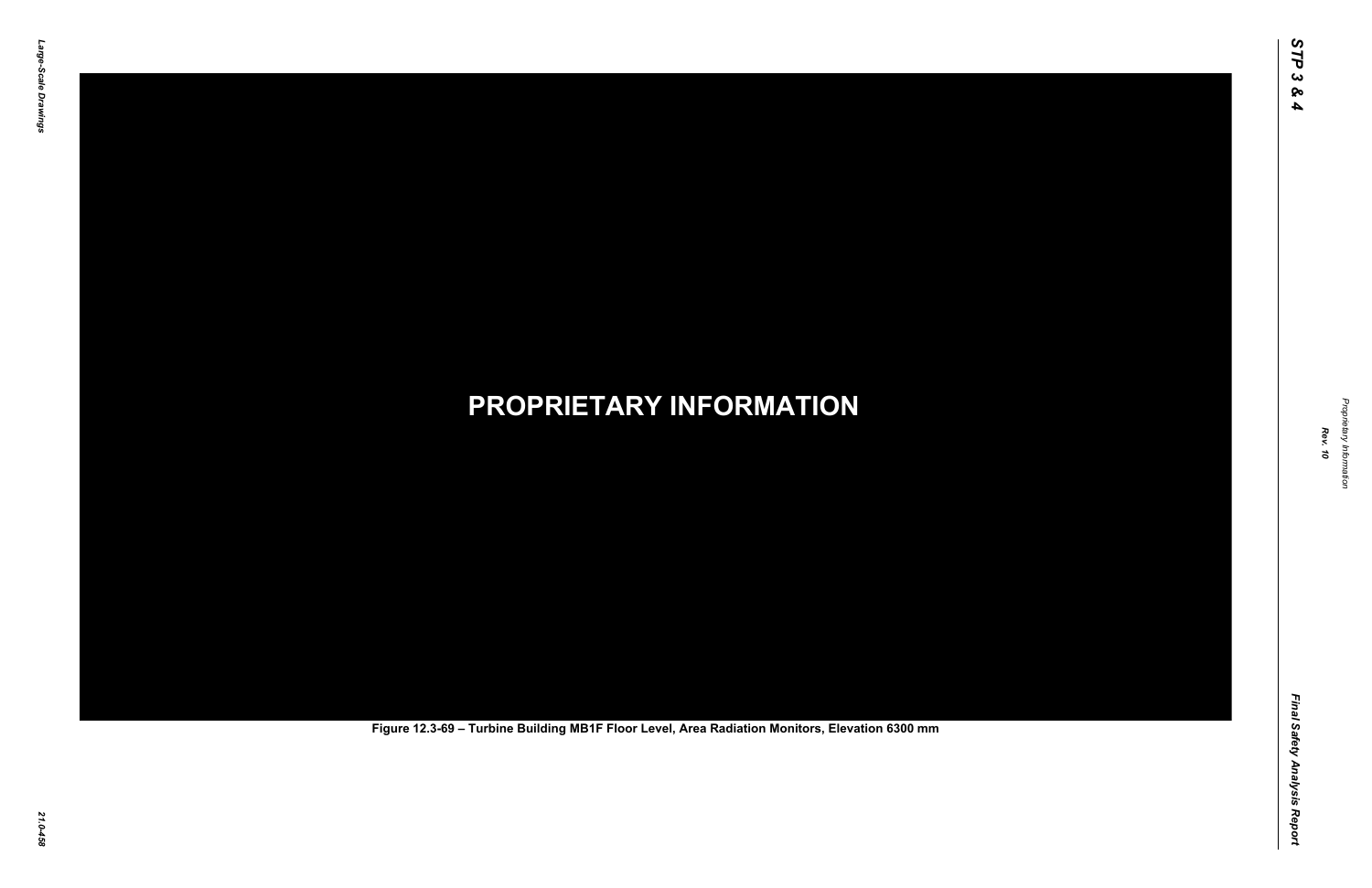Final Safety Analysis Report *Final Safety Analysis Report*



Proprietary Information *Proprietary Information*

# *21.0-459* **PROPRIETARY INFORMATION Figure 12.3-70 – Turbine Building 1F Floor Level, Area Radiation Monitors, Elevation 12300 mm**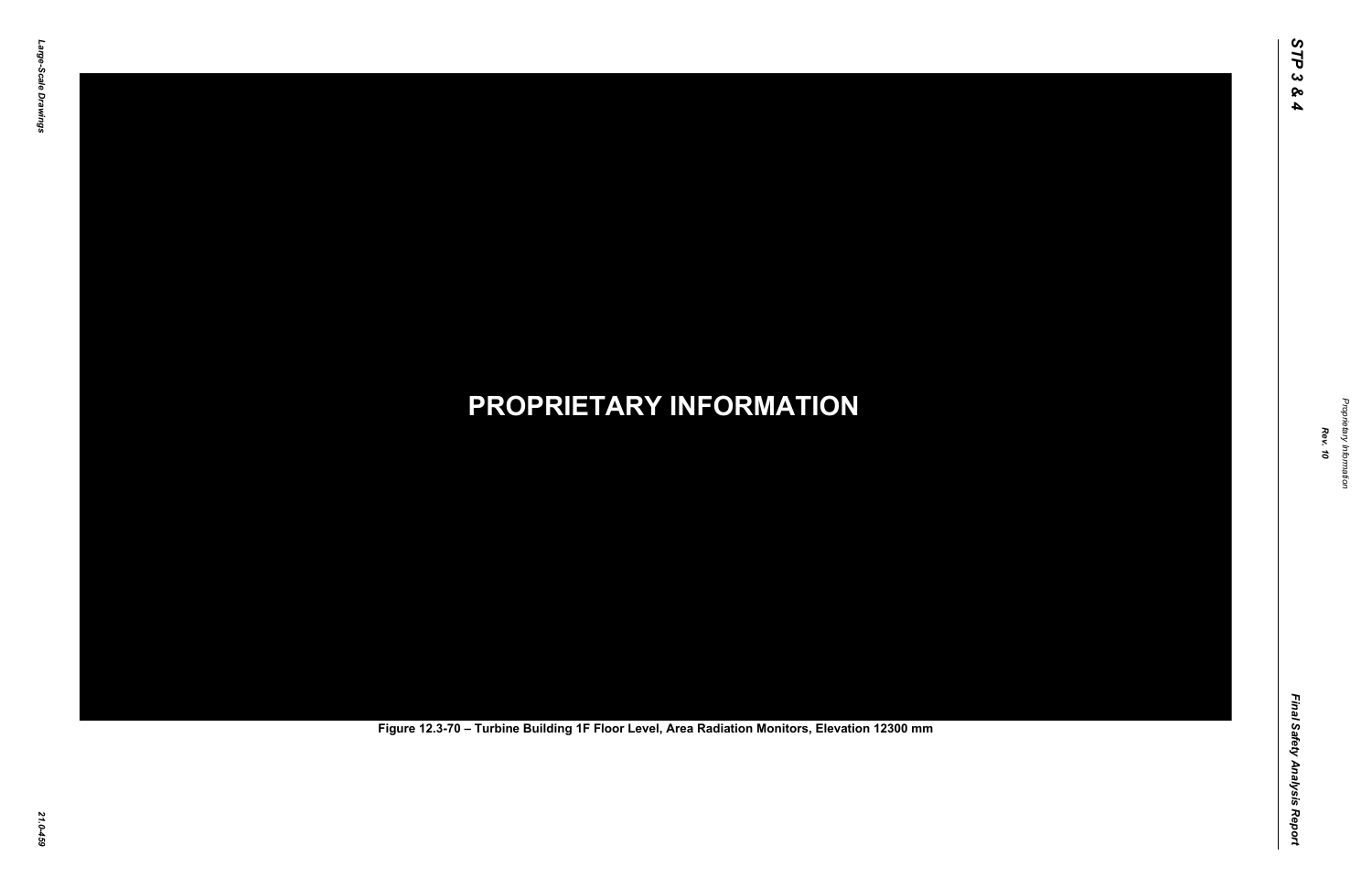Final Safety Analysis Report *Final Safety Analysis Report*



Proprietary Information *Proprietary Information*

# *21.0-460* **PROPRIETARY INFORMATION Figure 12.3-71 – Turbine Building 2F Floor Level, Area Radiation Monitors, Elevation 19700 mm**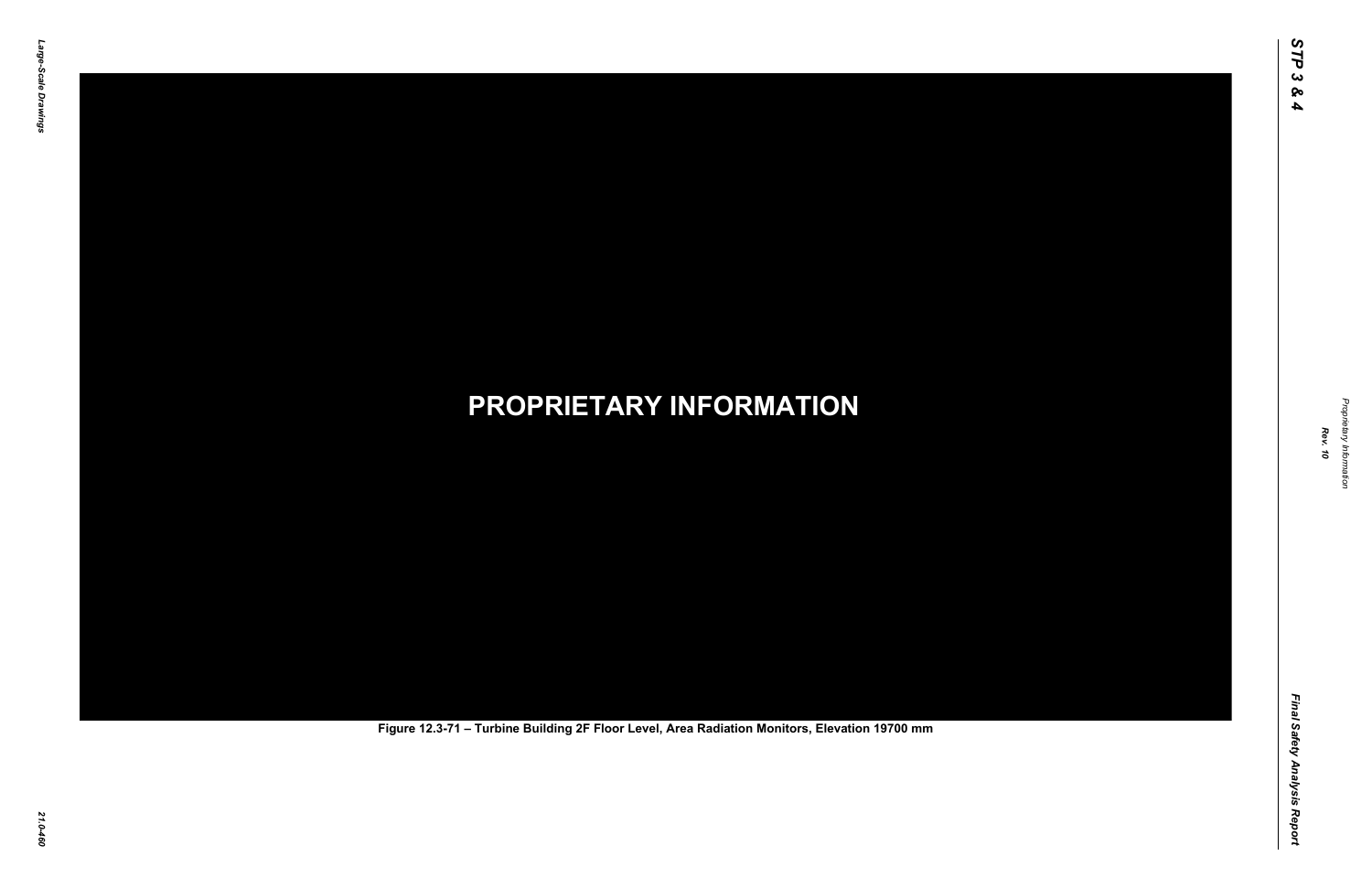Final Safety Analysis Report *Final Safety Analysis Report*



Proprietary Information *Proprietary Information*

# *21.0-461* **PROPRIETARY INFORMATION Figure 12.3-72 – Turbine BUilding 3F Floor Level, Area Radiation Monitors, Elevation 27800 mm**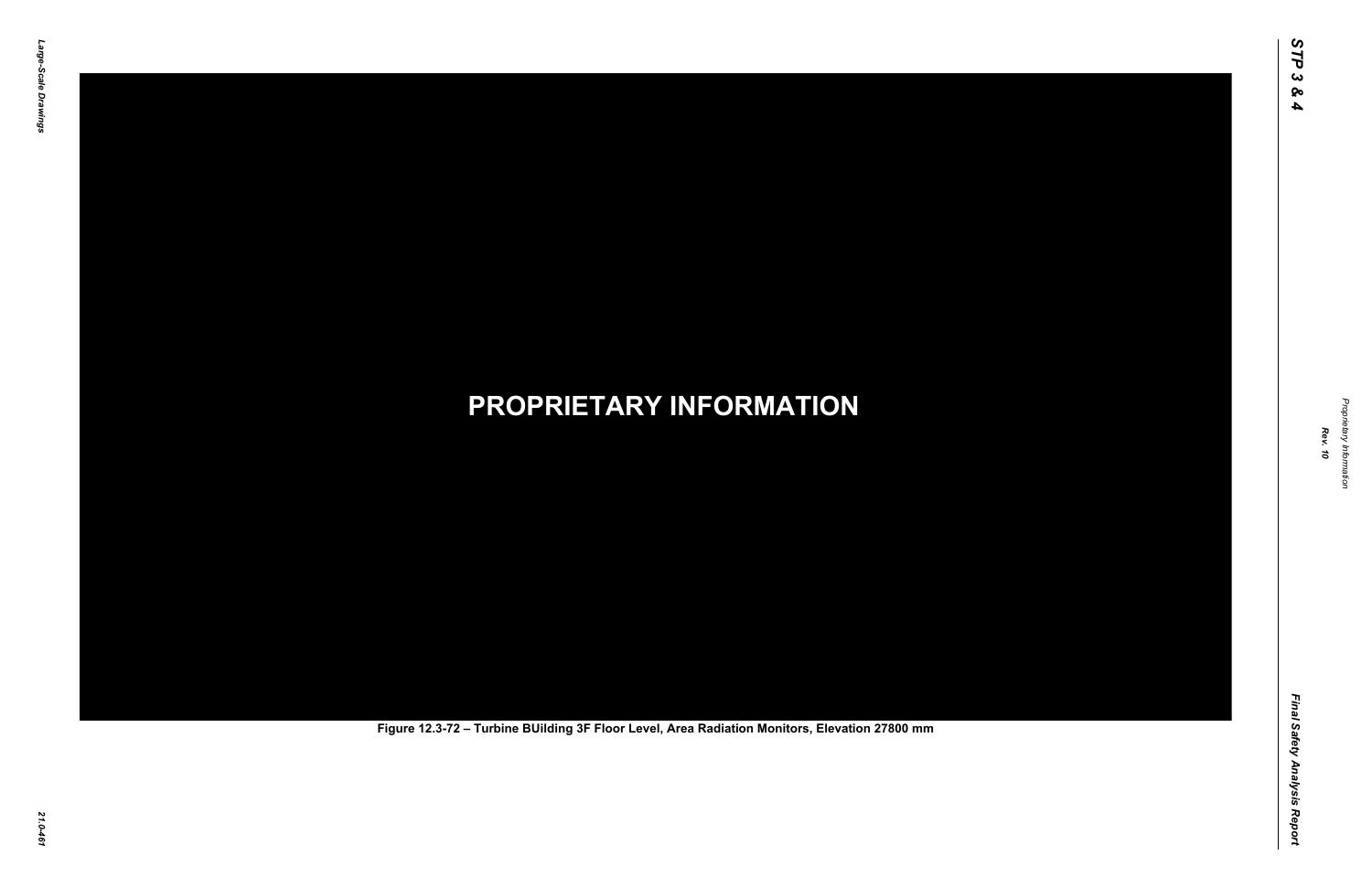Final Safety Analysis Report *Final Safety Analysis Report*



Proprietary Information *Proprietary Information*

# *21.0-462* **PROPRIETARY INFORMATION Figure 12.3-73 – Turbine Building, Area Radiation Monitors, Longitudal Section B-B**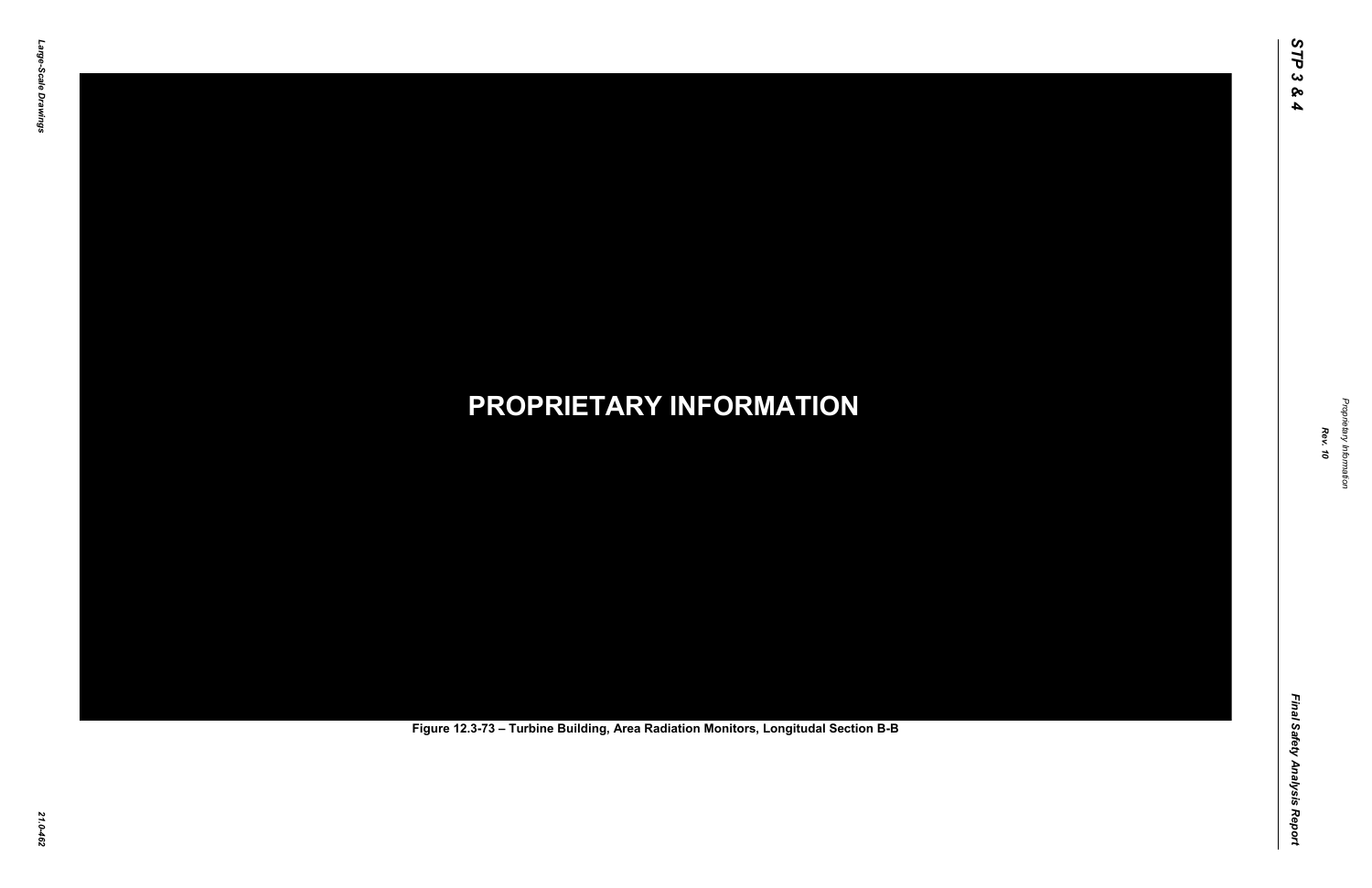Final Safety Analysis Report *Final Safety Analysis Report*



Proprietary Information *Proprietary Information*

# *21.0-463* **PROPRIETARY INFORMATION Figure 12.3-75 – Turbine Building, Radiation Zone Map, at Elevation 38300 mm**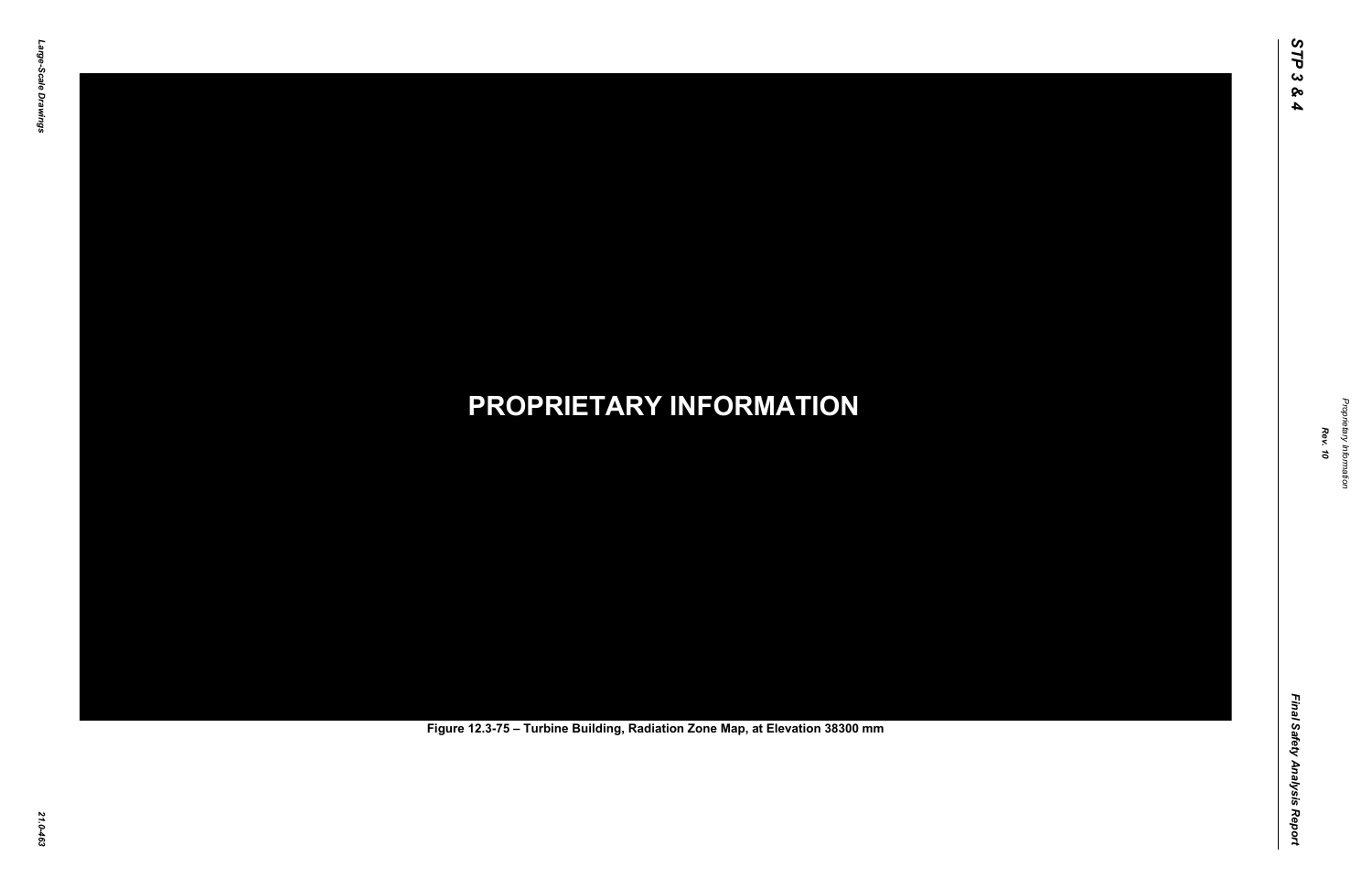Final Safety Analysis Report *Final Safety Analysis Report*



Proprietary Information *Proprietary Information*

# *21.0-464* **PROPRIETARY INFORMATION Figure 12.3-76 – Turbine Building, Radiation Zone Map, at Elevation 47200 mm**